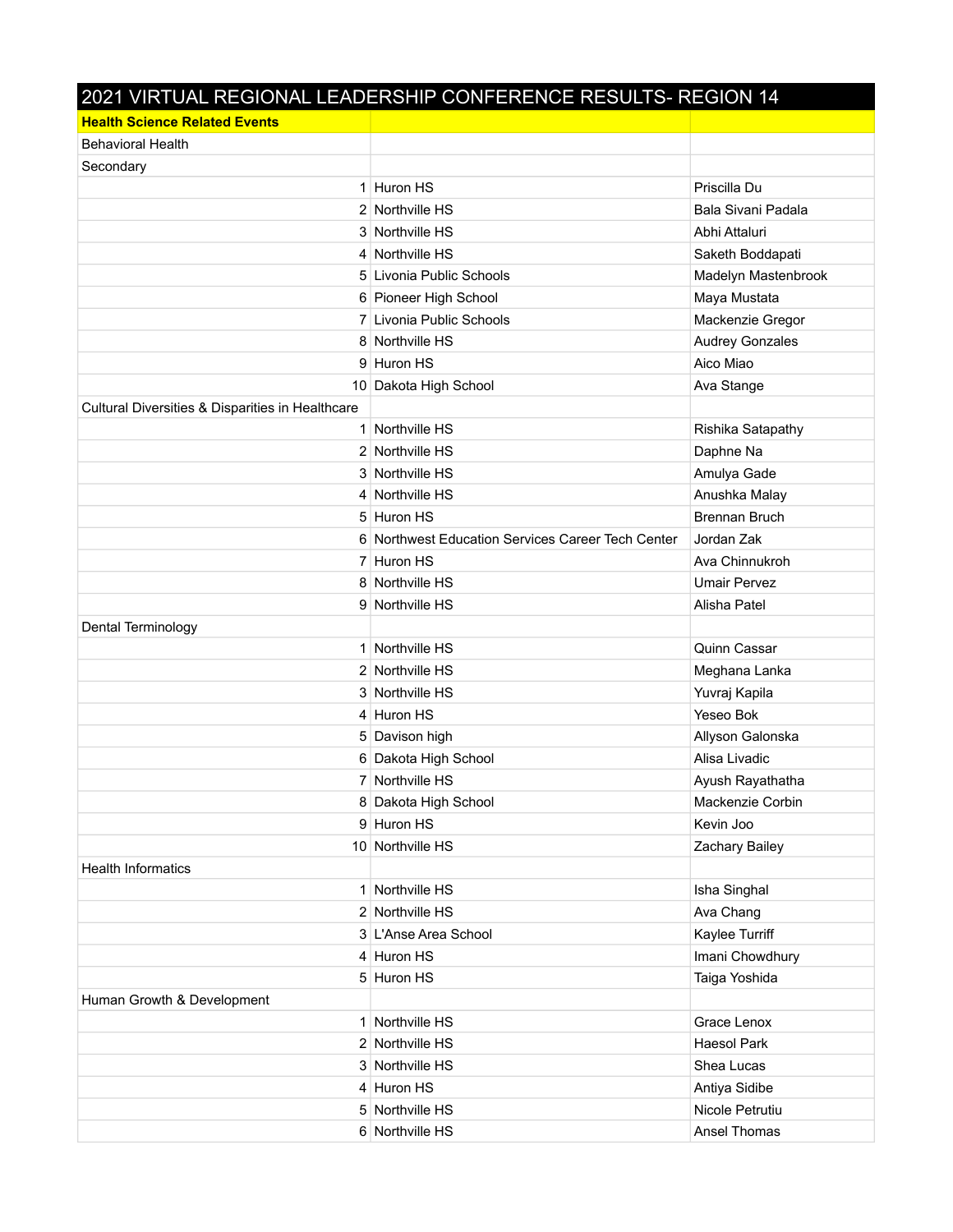|                                         | 7 Northville HS                                   | Kishan Kokkalera    |
|-----------------------------------------|---------------------------------------------------|---------------------|
|                                         | 8 Dakota High School                              | Sabrina Bartolotta  |
|                                         | 9 Alpena High School                              | Madysen Gohl        |
|                                         | 10 Northville HS                                  | Fiona Killian       |
| Math for Health Careers - Middle School |                                                   |                     |
| Middle School                           |                                                   |                     |
|                                         | 1 Alpena High School                              | Madelynn Cameron    |
| <b>Medical Law and Ethics</b>           |                                                   |                     |
| Secondary                               |                                                   |                     |
|                                         | 1 Northville HS                                   | Lokesh Gummadi      |
|                                         | 2 Huron HS                                        | Virginia He         |
|                                         | 3 Pioneer High School                             | Anya Ganger         |
|                                         | 4 Northville HS                                   | Angela Bumgardner   |
|                                         | 5 Northville HS                                   | Siraj Razvi         |
|                                         | 6 DSISD                                           | <b>Taylor Wood</b>  |
|                                         | 7 Michigan Great Lakes Virtual Academy            | Noni McClain-Porter |
|                                         | 8 Northville HS                                   | Joshua Park         |
|                                         | 9 Northville HS                                   | <b>Chloe Mattic</b> |
|                                         | 10 DSISD                                          | Jailyn Hursh        |
| <b>Medical Math</b>                     |                                                   |                     |
|                                         | 1 Northville HS                                   | Aryan Yellisetti    |
|                                         | 2 Northville HS                                   | Sohan Madishetty    |
|                                         | 3 Huron HS                                        | Minseo Lee          |
|                                         | 4 Northville HS                                   | Himari Tamura       |
|                                         | 5 Dakota High School                              | Niki Gjata          |
|                                         | 6 Northwest Education Services Career Tech Center | Ali Teeple          |
|                                         | 7 Huron HS                                        | <b>Bryce Yung</b>   |
|                                         | 8 Huron HS                                        | Daniel Huang        |
|                                         | 9 Huron HS                                        | Jerry Yang          |
|                                         | 10 Pioneer High School                            | Jinyoung Choi       |
| <b>Medical Reading</b>                  |                                                   |                     |
|                                         | 1 Northville HS                                   | Nilan Nandish       |
|                                         | 2 Northville HS                                   | Sara Kani           |
|                                         | 3 Northville HS                                   | Kaitlin Berry       |
|                                         | 4 Northville HS                                   | Rhea Misra          |
|                                         | 5 Northville HS                                   | Raafay Baig         |
|                                         | 6 Copper Country                                  | Lydia Heinonen      |
|                                         | 7 Northville HS                                   | Andrew He           |
|                                         | 8 Davison high                                    | Abigail Brownrigg   |
|                                         | 9 Ishpeming High School                           | Samantha Richards   |
|                                         | 10 Copper Country                                 | Makayla Johnson     |
| <b>Medical Spelling</b>                 |                                                   |                     |
|                                         | 1 Northville HS                                   | Pooja Kapoor        |
|                                         | 2 Huron HS                                        | Ajay Dass           |
|                                         | 3 Huron HS                                        | Christopher Yiu     |
|                                         | 4 Huron HS                                        | Kenneth Jiang       |
|                                         | 5 Northville HS                                   | Adhitya Kunju       |
|                                         | 6 Northville HS                                   | Haarika Vedhapudi   |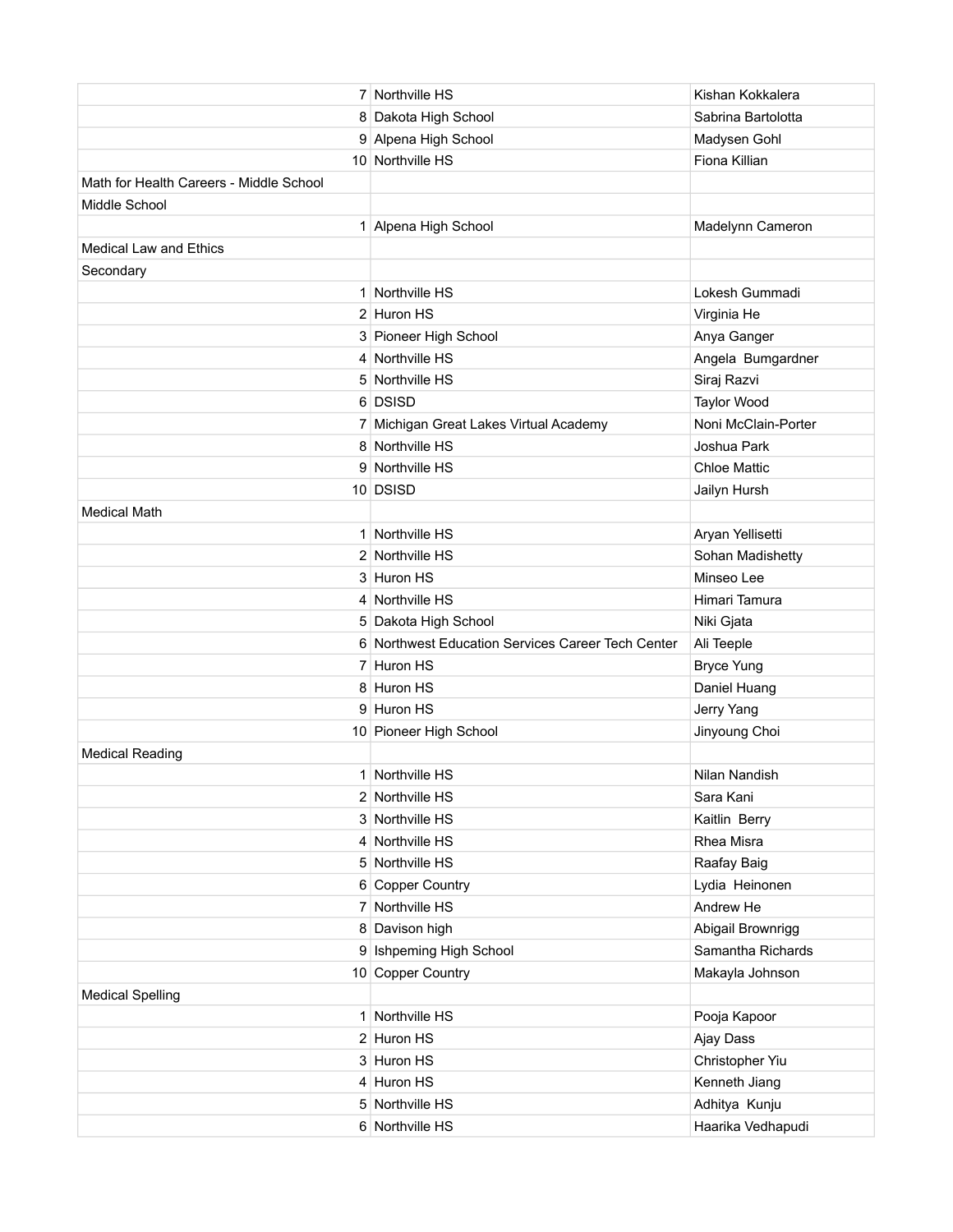|                            | 7 Northville HS                                    | Mokshagna Kolla              |
|----------------------------|----------------------------------------------------|------------------------------|
|                            | 8 Huron HS                                         | Ahmed Hejazi                 |
|                            | 9 Northville HS                                    | Aghalya Gandhi               |
|                            | 10 Northville HS                                   | Anya Tyagi                   |
| <b>Medical Terminology</b> |                                                    |                              |
|                            | 1 Northville HS                                    | Varun Varre                  |
|                            | 2 Dakota High School                               | <b>Taylor Scramlin</b>       |
|                            | 3 Northville HS                                    | Srila Kodati                 |
|                            | 4 Dakota High School                               | Saarim Iqbal                 |
|                            | 5 Northville HS                                    | <b>Mahek Verma</b>           |
|                            | 6 Northville HS                                    | Isabella Kasabasic           |
|                            | 7 Huron HS                                         | Ethan Ku                     |
|                            | 8 Huron HS                                         | Crystal Wu                   |
|                            | 9 Northville HS                                    | Sabrina Wang                 |
|                            | 10 Pioneer High School                             | Cindy Xue                    |
| <b>Nutrition</b>           |                                                    |                              |
|                            | 1 Pioneer High School                              | Rebecca Wang                 |
|                            | 2 Dakota High School                               | Sophia Weng                  |
|                            | 3 Dakota High School                               | Ava Winarski                 |
|                            | 4 Northville HS                                    | Alaina Gerald                |
|                            | 5 Northwest Education Services Career Tech Center  | <b>Gwen Carroll</b>          |
|                            | 6 Dakota High School                               | Madelyn Shields              |
|                            | 7 L'Anse Area School                               | Katherine Gordon             |
|                            | 8 Northville HS                                    | Rayyan Shwehdi               |
|                            |                                                    |                              |
|                            | 9 Ishpeming High School                            | Ella Luke                    |
|                            | 10 Dakota High School                              | Alissa Dado                  |
| Pathophysiology            |                                                    |                              |
|                            | 1 Huron HS                                         | Varshini Kashyap             |
|                            | 2 Northville HS                                    | <b>Bianca Done</b>           |
|                            | 3 Northville HS                                    | Jamila Nagarwala             |
|                            | 4 Northville HS                                    | Ameen Abou-Rjaily            |
|                            | 5 Northville HS                                    | Kamalika Gogineni            |
|                            | 6 Northville HS                                    | Ananya Prakhya               |
|                            | 7 Northville HS                                    | Medha Gopaluni               |
|                            | 8 Huron HS                                         | Nadia Taeckens               |
|                            | 9 Pioneer High School                              | Ryan Hong                    |
|                            | 10 Northwest Education Services Career Tech Center | Jade Holliday                |
| Pharmacology               |                                                    |                              |
|                            | 1 Northville HS                                    | <b>Haley Brown</b>           |
|                            | 2 Northville HS                                    | Pranavi Gowda                |
|                            | 3 Michigan Great Lakes Virtual Academy             | Ali Addams                   |
|                            | 4 Northville HS                                    | Arjun Vallabhaneni           |
|                            | 5 Dakota High School                               | Aleksandra Stojcevski        |
|                            | 6 Northville HS                                    | Pareen Patel                 |
|                            | 7 Northwest Education Services Career Tech Center  | Jolee Given                  |
|                            | 8 Dakota High School                               | Katelyn Fisher               |
|                            | 9 Northville HS<br>10 Northville HS                | Krish Pancholi<br>Kyler Fung |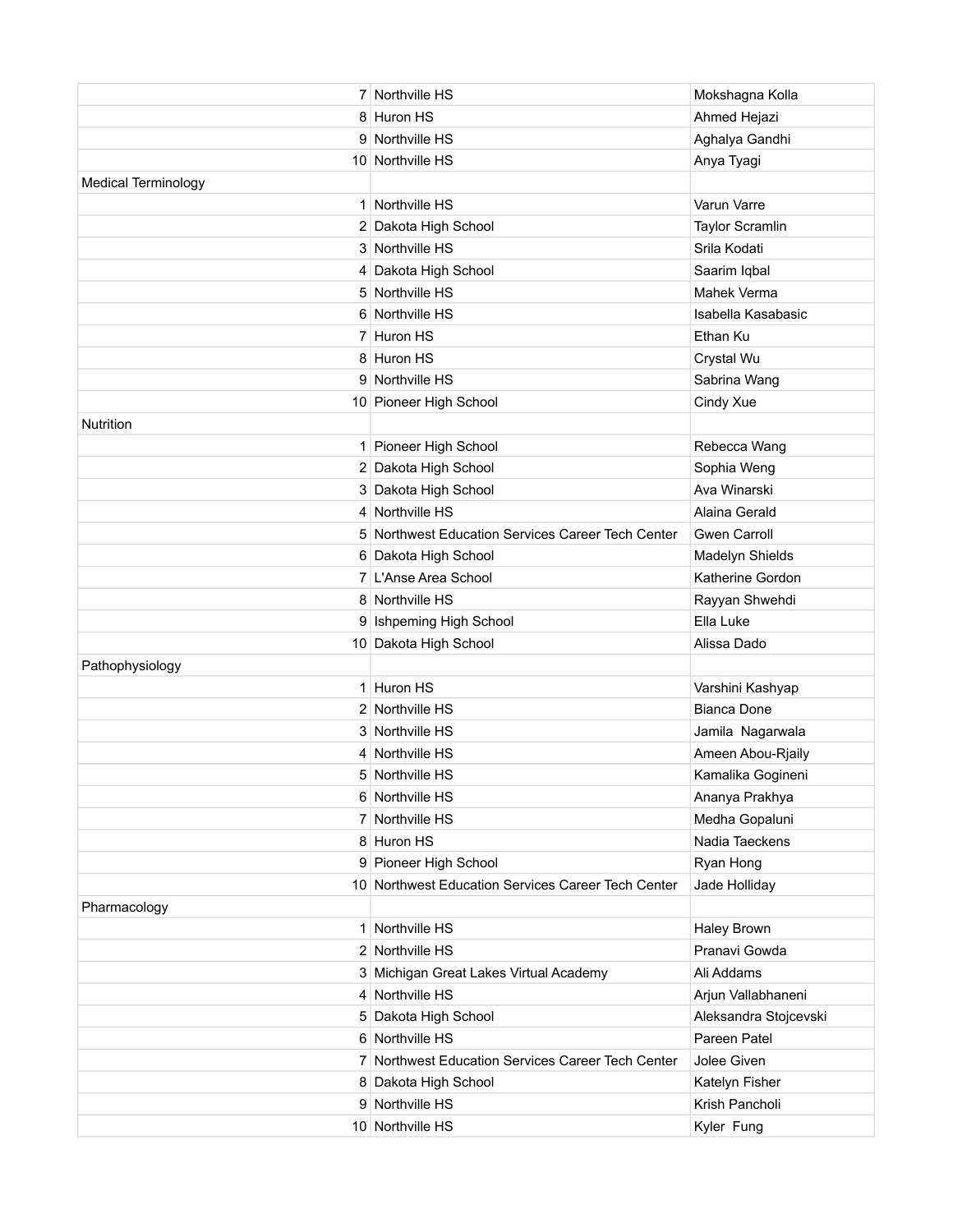| <b>Health Professions Events</b>     |                                                   |                         |
|--------------------------------------|---------------------------------------------------|-------------------------|
| <b>Biomedical Laboratory Science</b> |                                                   |                         |
|                                      | 1 Huron HS                                        | Dhruva Gopalakrishnan   |
|                                      | 2 Livonia Public Schools                          | Dakota Simpson          |
| <b>Clinical Nursing</b>              |                                                   |                         |
|                                      | 1 Northwest Education Services Career Tech Center | MacKenzie St. John      |
|                                      | 2 Dakota High School                              | Alaura Stermer          |
|                                      | 3 Livonia Public Schools                          | Chelsea Raymond         |
|                                      | 4 Davison high                                    | Ash Elena               |
|                                      | 5 Livonia Public Schools                          | <b>Madison Banister</b> |
|                                      | 6 Northville HS                                   | Kylie Chon              |
|                                      | 7 Northville HS                                   | Aesha Patel             |
|                                      | 8 Northville HS                                   | Gabi Schrieber          |
|                                      | 9 Northville HS                                   | Tanvi Kakunje           |
|                                      | 10 DSISD                                          | Abigail Matheny         |
| <b>Clinical Specialty</b>            |                                                   |                         |
|                                      | 1 Livonia Public Schools                          | Kylie Kibler            |
|                                      | 2 Livonia Public Schools                          | Rosalie Khoury          |
|                                      | 3 Livonia Public Schools                          | <b>Emily Wiwigacz</b>   |
| <b>Dental Science</b>                |                                                   |                         |
|                                      | 1 Dakota High School                              | Salam Basheer           |
|                                      | 2 Livonia Public Schools                          | Maggie Learning         |
|                                      | 3 Livonia Public Schools                          | Ava Good                |
|                                      | 4 Livonia Public Schools                          | Marlo Lulgjuraj         |
|                                      | 5 Dakota High School                              | Yousif Basheer          |
|                                      | 6 Livonia Public Schools                          | Corwin Kim              |
|                                      | 7 Northville HS                                   | Sanjana Vadrevu         |
|                                      | 8 Northville HS                                   | Mahathi Mannem          |
|                                      | 9 Dakota High School                              | Ashleigh Miller         |
|                                      | 10 Dakota High School                             | Jacob Thomas            |
| Family Medicine Physician            |                                                   |                         |
|                                      | 1 Livonia Public Schools                          | Mohammad Rammaha        |
| Home Health Aide                     |                                                   |                         |
|                                      | 1 Dakota High School                              | Halayna Younan          |
|                                      | $2$ DSISD                                         | Kyla Partain            |
|                                      | 3 Copper Country                                  | Dawn Oja                |
| <b>Medical Assisting</b>             |                                                   |                         |
|                                      | 1 Livonia Public Schools                          | Emma Haven              |
|                                      | 2 Copper Country                                  | Melanie Dessellier      |
|                                      | 3 Livonia Public Schools                          | Mia Beane               |
|                                      | 4 Livonia Public Schools                          | Jillian Soper           |
|                                      | 5 New Haven High School                           | Magdalena Juncaj        |
|                                      | 6 Livonia Public Schools                          | Priya Vadehra           |
|                                      | 7 Davison high                                    | Baylei Cameron          |
|                                      | 8 Livonia Public Schools                          | Saige Stamper           |
|                                      | 9 Dakota High School                              | Megan Gill              |
|                                      | 10 Huron HS                                       | Alice Choi              |
| <b>Nursing Assisting</b>             |                                                   |                         |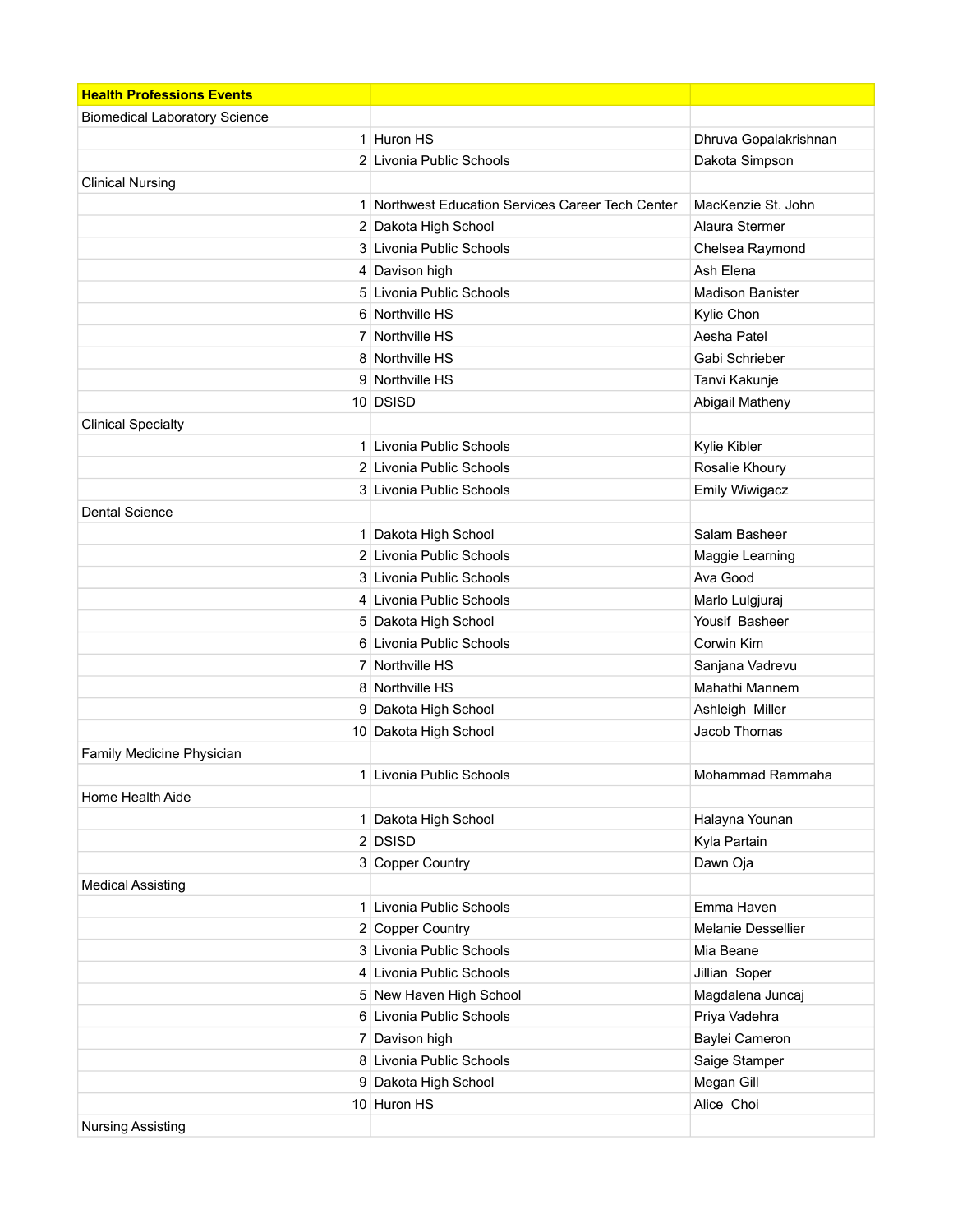|                                      | 1 Livonia Public Schools                          | Alexandra Williams         |
|--------------------------------------|---------------------------------------------------|----------------------------|
|                                      | 2 Livonia Public Schools                          | <b>Emma Walters</b>        |
|                                      | 3 Livonia Public Schools                          | Sophia Antongiorgi         |
|                                      | 4 New Haven High School                           | Mihaela Ilievska           |
|                                      | 5 Livonia Public Schools                          | Claire Pagnucco            |
|                                      | 6 Livonia Public Schools                          | Kyan Aromin                |
|                                      | 7 Livonia Public Schools                          | Andrea Karovska            |
|                                      | 8 Livonia Public Schools                          | <b>Robert Moraru</b>       |
|                                      | 9 Dakota High School                              | Makieran McSherry          |
|                                      | 10 Livonia Public Schools                         | Kathryn Staniszewski       |
| <b>Personal Care</b>                 |                                                   |                            |
|                                      | 1 DSISD                                           | Harmony Sledge             |
| <b>Pharmacy Science</b>              |                                                   |                            |
|                                      | 1 Northwest Education Services Career Tech Center | McKenzie Reed              |
| <b>Physical Therapy</b>              |                                                   |                            |
|                                      | 1 Dakota High School                              | Veronica Jakosalem         |
|                                      | 2 Livonia Public Schools                          | Makayla Gibbs              |
|                                      | 3 Livonia Public Schools                          | Keith McLeod               |
|                                      | 4 Copper Country                                  | Emma Perala                |
|                                      | 5 Northville HS                                   | Vijayavarshini Anbu        |
|                                      | 6 Livonia Public Schools                          | Makenna Lazorishchak       |
|                                      | 7 Northville HS                                   | Joseph Vinnakota           |
|                                      | 8 Dakota High School                              | Camryn Ash                 |
|                                      | 9 Northville HS                                   | Emily Creighton            |
|                                      | 10 Copper Country                                 | Megan Yohe                 |
| Sports Medicine                      |                                                   |                            |
|                                      | 1 Livonia Public Schools                          | Caden Fournier             |
|                                      | 2 Livonia Public Schools                          | Abby Estes                 |
|                                      | 3 Livonia Public Schools                          | Lauren Vande Laare         |
|                                      | 4 New Haven High School                           | Kylinn Vanover             |
|                                      | 5 Northwest Education Services Career Tech Center | Kathryn Eggleston-Chimoski |
|                                      | 6 Dakota High School                              | Victoria Nestorovski       |
|                                      | 7 Northville HS                                   | Katie Ziparo               |
|                                      | 8 Northwest Education Services Career Tech Center | Carter Tharp               |
|                                      | 9 Ishpeming High School                           | <b>Bailey Zellar</b>       |
|                                      | 10 DSISD                                          | Devin Hicks                |
| Veterinary Science                   |                                                   |                            |
|                                      | 1 Davison high                                    | Sydney Hall                |
|                                      | 2 Huron HS                                        | Anna Le                    |
|                                      | 3 Livonia Public Schools                          | Staci Simon-Lindsay        |
|                                      | 4 Michigan Great Lakes Virtual Academy            | Imahnie Mason              |
|                                      | 5 Copper Country                                  | Emma Goddard               |
|                                      | 6 Huron HS                                        | Rachael (Doyeon Kim        |
|                                      | 7 Northville HS                                   | Catherine Partridge        |
|                                      | 8 Michigan Great Lakes Virtual Academy            | Tasneem Alzokari           |
|                                      | 9 L'Anse Area School                              | Emily Kayramo              |
| <b>Emergency Preparedness Events</b> |                                                   |                            |
| <b>CERT Skills</b>                   |                                                   |                            |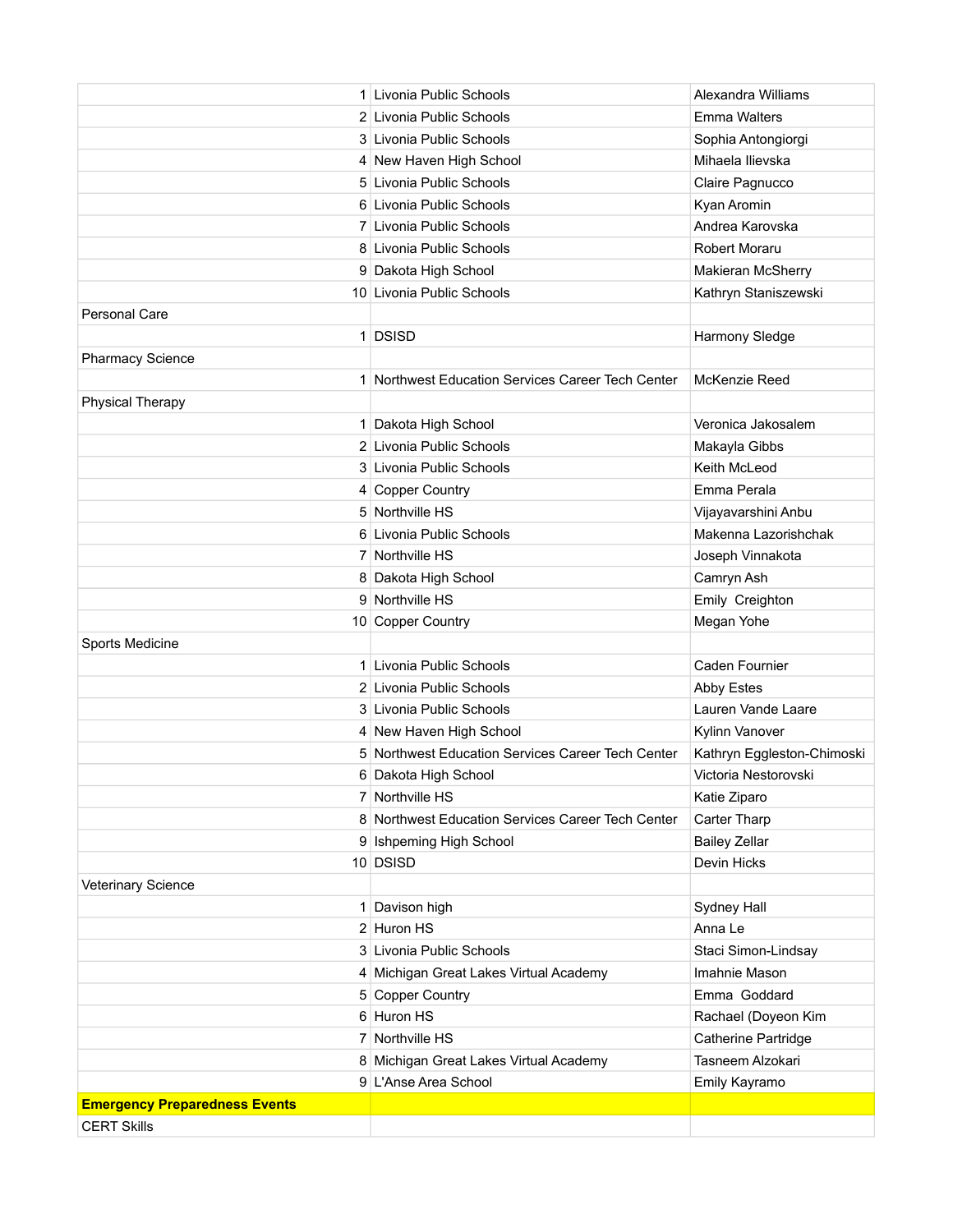|                                     | 1 Livonia Public Schools                           | Anderson Colburn        |
|-------------------------------------|----------------------------------------------------|-------------------------|
|                                     | 1 Livonia Public Schools                           | Max Roberts             |
|                                     | 2 Huron HS                                         | Vish(was) Gondesi       |
|                                     | 2 Huron HS                                         | Rishab Jayaraman        |
|                                     | 3 Dakota High School                               | Matthew Sakowski        |
|                                     | 3 Dakota High School                               | Aldin Durakovic         |
| <b>CPR/First Aid</b>                |                                                    |                         |
|                                     | 1 Livonia Public Schools                           | Kailyn Benson           |
|                                     | 1 Livonia Public Schools                           | Zac Olesuk              |
|                                     | 2 Livonia Public Schools                           | Aili Hadden             |
|                                     | 2 Livonia Public Schools                           | <b>Brynn Keberly</b>    |
|                                     | 3 Livonia Public Schools                           | Olivia Jermanus         |
|                                     | 3 Livonia Public Schools                           | Dom Young               |
|                                     | 4 Livonia Public Schools                           | <b>Brianna Thomas</b>   |
|                                     | 4 Livonia Public Schools                           | Mya Semivan             |
|                                     | 5 Livonia Public Schools                           | Nicole McFadden         |
|                                     | 5 Livonia Public Schools                           | Rachel Schornack        |
|                                     | 6 Copper Country                                   | Hanna Larson            |
|                                     | 6 Copper Country                                   | Kalli Chynoweth         |
|                                     | 7 Livonia Public Schools                           | Aurora Carpenter        |
|                                     | 7 Livonia Public Schools                           | Madison Hoggarth        |
|                                     | 8 DSISD                                            | Ella Santi              |
|                                     | 8 DSISD                                            | Duncan Mackinnon        |
|                                     | 9 Dakota High School                               | Samantha Allous         |
|                                     | 9 Dakota High School                               | Delanie Danyal          |
|                                     | 10 Northwest Education Services Career Tech Center | Alexis Sattler          |
|                                     | 10 Northwest Education Services Career Tech Center | Anna Durfee             |
| <b>Emergency Medical Technician</b> |                                                    |                         |
|                                     | 1 Ishpeming High School                            | Madi Smith              |
|                                     | 1 Ishpeming High School                            | Samantha Finch          |
|                                     | 2 Ishpeming High School                            | Grace Laurin            |
|                                     | 2 Ishpeming High School                            | Jelena Delongchamp      |
|                                     | 3 Northwest Education Services Career Tech Center  | <b>Madelyn Ronk</b>     |
|                                     | 3 Northwest Education Services Career Tech Center  | <b>Quincy Ward</b>      |
| Epidemiology                        |                                                    |                         |
|                                     | 1 Northville HS                                    | Kayley Ge               |
|                                     | 2 Northville HS                                    | Dixita Nagarajan        |
|                                     | 3 Pioneer High School                              | Shuyi Xu                |
|                                     | 4 Northville HS                                    | Tianjun Zhu             |
|                                     | 5 Huron HS                                         | Varun Krishna           |
|                                     | 6 Northville HS                                    | Sanjna Singhal          |
| <b>Public Health</b>                |                                                    |                         |
|                                     | 1 Northville HS                                    | Shreya Sokhal           |
|                                     | 1 Northville HS                                    | <b>Vishal Kumaravel</b> |
| 1 <sup>1</sup>                      | Northville HS                                      | Sahej Rayat             |
|                                     | 1 Northville HS                                    | Aishwarya Shivaraman    |
|                                     | 1 Northville HS                                    | Adi Giniwala            |
|                                     | 2 Northville HS                                    | Brigita Sumskas         |
|                                     |                                                    |                         |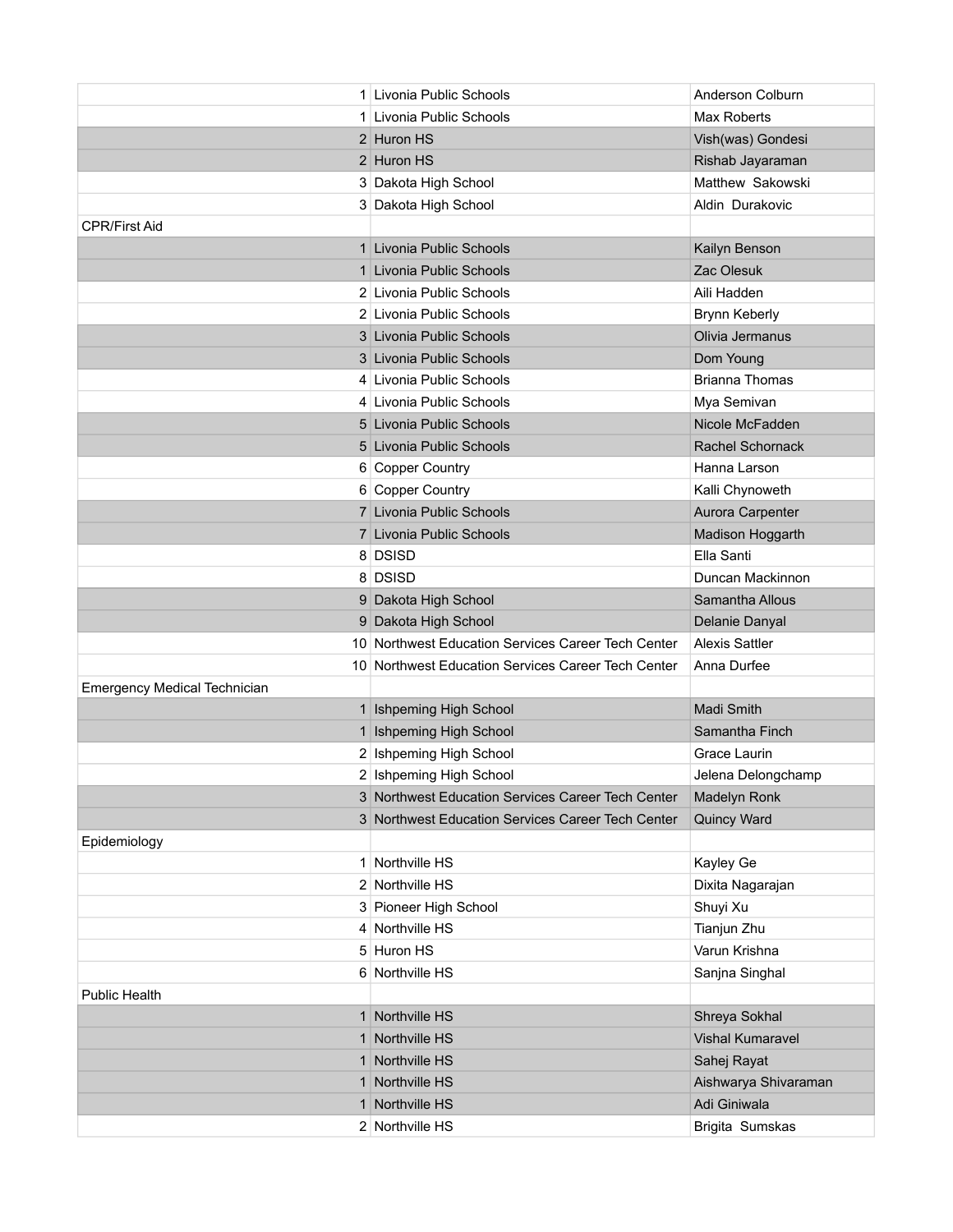|                                            | 2 Northville HS          | Diya Ganguli          |
|--------------------------------------------|--------------------------|-----------------------|
|                                            | 2 Northville HS          | Anik Mellacheruvu     |
|                                            | 2 Northville HS          | Kole Krzewinski       |
|                                            | 3 Copper Country         | Maari Brey            |
|                                            | 3 Copper Country         | Meghan Trewhella      |
|                                            | 3 Copper Country         | Lily Ruoho            |
|                                            | 3 Copper Country         | Myah Campioni         |
|                                            | 3 Copper Country         | Cameron Suvanto       |
|                                            | 4 Northville HS          | Ava O'Farrell         |
|                                            | 4 Northville HS          | Harsha Sonawane       |
|                                            | 4 Northville HS          | Hannah Park           |
| <b>Leadership Events</b>                   |                          |                       |
| <b>Extemporaneous Writing</b>              |                          |                       |
|                                            | 1 New Haven High School  | Gia Alfonsi           |
|                                            | 2 Alpena High School     | Grace Mitchell        |
| Health Career Photography                  |                          |                       |
|                                            | 1 Huron HS               | Allison Mi            |
|                                            | 2 Huron HS               | Shalini Parikh        |
|                                            | 3 Northville HS          | Nathan George         |
|                                            | 4 Dakota High School     | Amanda Harvey         |
|                                            | 5 New Haven High School  | Sydney Romain         |
| <b>Healthy Lifestyle</b>                   |                          |                       |
|                                            | 1 Livonia Public Schools | <b>Allison Rentis</b> |
|                                            | 2 Livonia Public Schools | Paul Spreitzer        |
|                                            | 3 Northville HS          | Sanya Singhal         |
|                                            | 4 Northville HS          | Rohith Koka           |
|                                            | 5 Livonia Public Schools | Jenna Walters         |
|                                            | 6 Northville HS          | <b>Bhakti Trivedi</b> |
|                                            | 7 Livonia Public Schools | Kalin Bates           |
|                                            | 8 Huron HS               | Kevin Zhang           |
|                                            | 9 Northville HS          | Siya Nehete           |
| <b>Job Seeking Skills</b>                  |                          |                       |
|                                            | 1 Northville HS          | Aryan Vaidya          |
|                                            | 2 Dakota High School     | Joanna Mady           |
|                                            | 3 DSISD                  | Annie Barr            |
| Prepared Speaking                          |                          |                       |
|                                            | 1 Huron HS               | Jennifer Shim         |
|                                            | 2 Huron HS               | Kriya Jaiganesh       |
|                                            | 3 Dakota High School     | Abigail Petterson     |
|                                            | 4 Northville HS          | Rishi Narendra Kumar  |
|                                            | 5 Northville HS          | Krish Sharma          |
|                                            | 6 Copper Country         | Emilee DeForge        |
|                                            | 7 Northville HS          | Ritvik Ellendula      |
| Researched Persuasive Writing and Speaking |                          |                       |
| 1                                          | Northville HS            | Mounika Katta         |
|                                            | 2 Northville HS          | Annika Zaar           |
|                                            | 3 Alpena High School     | Karlin Decker         |
| <b>Teamwork Events</b>                     |                          |                       |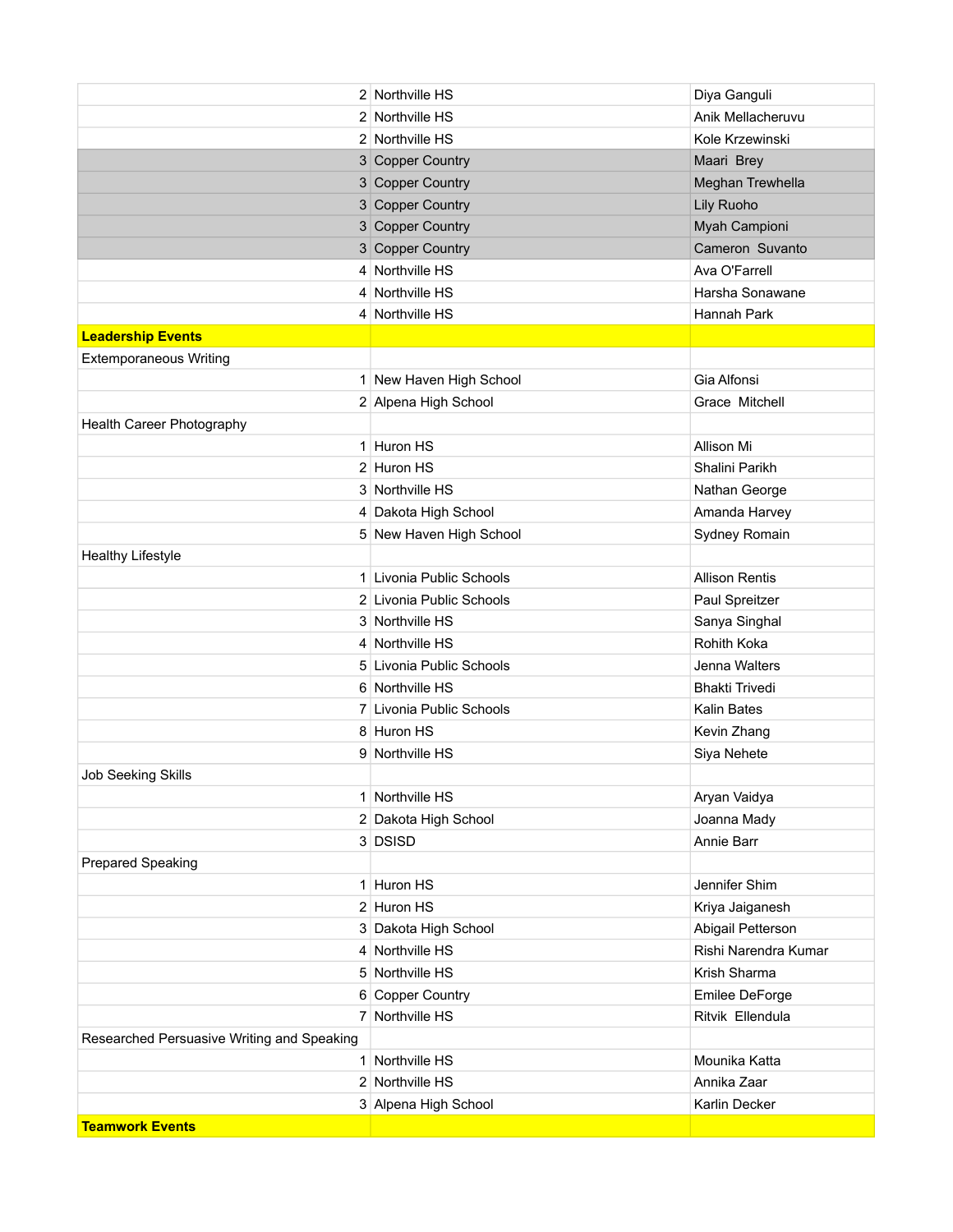| <b>Biomedical Debate</b>        |                          |                       |
|---------------------------------|--------------------------|-----------------------|
|                                 | 1 Northville HS          | Garima Sawhney        |
|                                 | 1 Northville HS          | Anika Kashyap         |
|                                 | 1 Northville HS          | <b>Sharon Santosh</b> |
| 1 <sup>1</sup>                  | Northville HS            | Chelsea Coon          |
|                                 | 2 Northville HS          | Francesca Allam       |
|                                 | 2 Northville HS          | Laila Falouji         |
|                                 | 2 Northville HS          | Urshita Biswas        |
|                                 | 3 Huron HS               | Anita Gaenko          |
|                                 | 3 Huron HS               | <b>Noah Taeckens</b>  |
|                                 | 3 Huron HS               | Iris Gong             |
|                                 | 4 Huron HS               | Amelia Wu             |
|                                 | 4 Huron HS               | Rachel Overgaard      |
|                                 | 4 Huron HS               | Emily Ma              |
|                                 | 4 Huron HS               | Sarah Conley          |
|                                 | 5 Northville HS          | Arya Cheemalamarri    |
|                                 | 5 Northville HS          | Parth Tandon          |
|                                 | 5 Northville HS          | Teja Cheemalamarri    |
| <b>Community Awareness</b>      |                          |                       |
|                                 | 1 Northville HS          | Jivin Yalamanchili    |
|                                 | 1 Northville HS          | Pratham Satapathy     |
|                                 | 1 Northville HS          | Sohil Jayee           |
|                                 | 1 Northville HS          | Rajeev Budaraju       |
|                                 | 2 Northville HS          | Sophia Dober          |
|                                 | 2 Northville HS          | Anvitha Seri          |
|                                 | 3 Livonia Public Schools | Jen McWilliams        |
|                                 | 3 Livonia Public Schools | Kailey Tsoukalas      |
|                                 | 3 Livonia Public Schools | Kate Gouin            |
|                                 | 4 Dakota High School     | Jenna Rokicki         |
|                                 | 4 Dakota High School     | <b>Megan Ulewicz</b>  |
|                                 | 4 Dakota High School     | Jordyn Procissi       |
|                                 | 4 Dakota High School     | <b>Emily Noyes</b>    |
| <b>Creative Problem Solving</b> |                          |                       |
|                                 | 1 Huron HS               | <b>Brandon Lin</b>    |
|                                 | 1 Huron HS               | Connor Pang           |
|                                 | 1 Huron HS               | Dylan Lee             |
|                                 | 1 Huron HS               | Anthony Liao          |
|                                 | 2 Huron HS               | Jonathon Kim          |
|                                 | $2$ Huron HS             | Kantaro Inoki         |
|                                 | 2 Huron HS               | Mundar Chen           |
|                                 | 2 Huron HS               | Nathan Cho            |
|                                 | 3 Copper Country         | Brooklyn Rajala       |
|                                 | 3 Copper Country         | Savaya Hendrickson    |
|                                 | 3 Copper Country         | Gracie Turner         |
| <b>Forensic Science</b>         |                          |                       |
|                                 | 1 Huron HS               | Heidi Miao            |
|                                 | 1 Huron HS               | Ren Rydberg           |
|                                 | 2 Huron HS               | Sasha Lee             |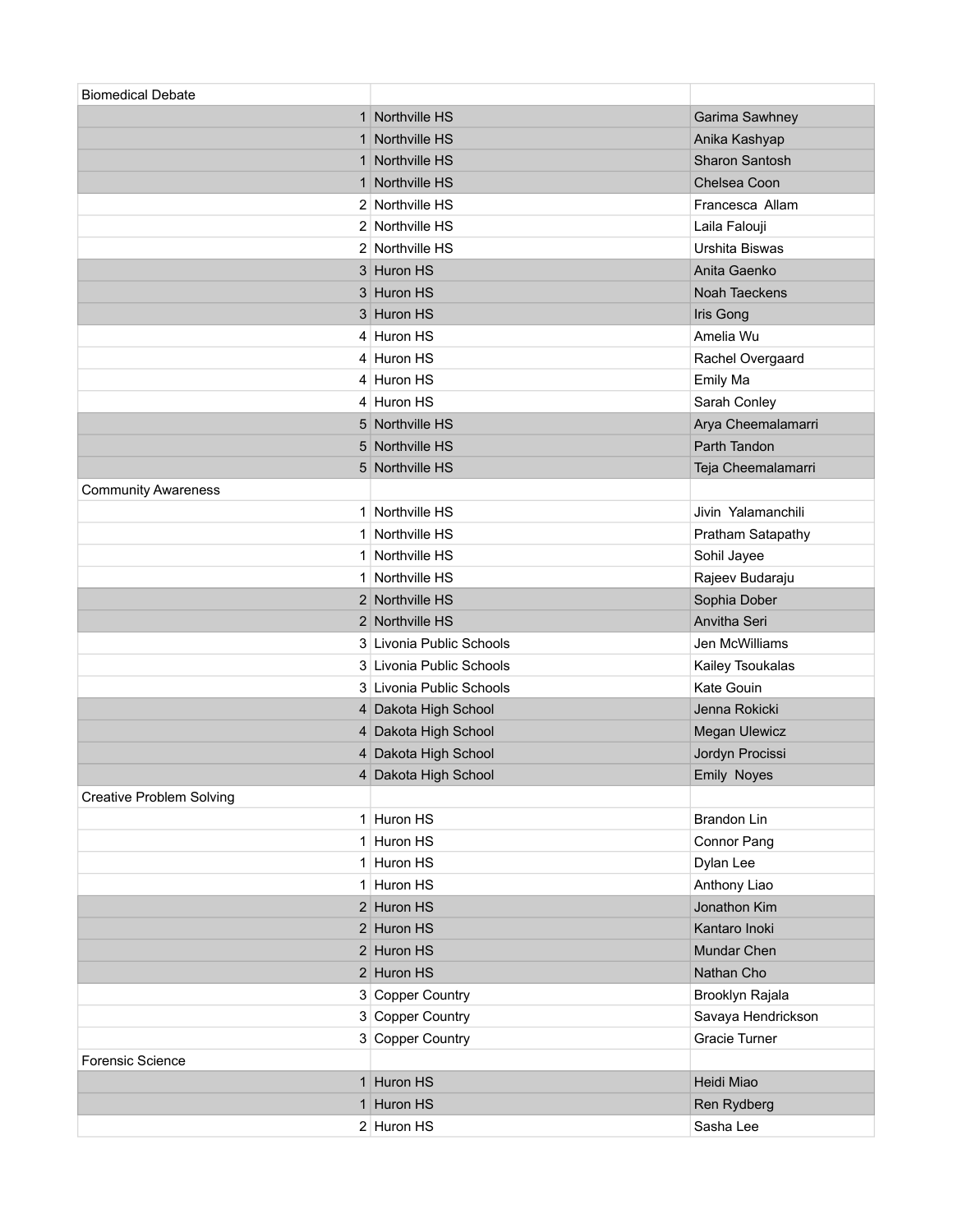|                              | 2 Huron HS               | Durva Chavarkar           |
|------------------------------|--------------------------|---------------------------|
|                              | 3 Northville HS          | Kyra Makie                |
|                              | 3 Northville HS          | Danielle Goodman          |
|                              | 4 Northville HS          | Arya Juvekar              |
|                              | 4 Northville HS          | Aryan Joshi               |
|                              | 5 Northville HS          | Caroline Chacko           |
|                              | 5 Northville HS          | Liyana Mansour            |
|                              | 6 Huron HS               | Tom Tan                   |
|                              | 6 Huron HS               | Hajune Kim                |
|                              | 7 Northville HS          | Katherine Zhang           |
|                              | 7 Northville HS          | Shuya Zheng               |
|                              | 8 Northville HS          | Helen Lee                 |
|                              | 8 Northville HS          | Katie Forsythe            |
|                              | 9 Northville HS          | Jocelyn Phelps            |
|                              | 9 Northville HS          | Luana Firmino             |
|                              | 10 Huron HS              | Lauren Smith              |
|                              | 10 Huron HS              | Sarah Kim                 |
| <b>Health Career Display</b> |                          |                           |
|                              | 1 Davison high           | Nadia' Owens              |
|                              | 1 Davison high           | Laux Kylie                |
|                              | 2 Northville HS          | Janet Tian                |
|                              | 2 Northville HS          | Lia Meyer                 |
|                              | 3 Huron HS               | Annabelle Ye              |
|                              | 3 Huron HS               | <b>Grace Pang</b>         |
|                              | 4 Copper Country         | Gwen Markham              |
|                              | 4 Copper Country         | Ingrid Seagren            |
|                              | 5 Davison high           | Rylee Fulgham             |
|                              | 5 Davison high           | March'ae Alexander-Nelson |
|                              | 6 Dakota High School     | <b>Brynn Miller</b>       |
|                              | 6 Dakota High School     | Kasey Horton              |
|                              | 7 Dakota High School     | Ella Cuares               |
|                              | 7 Dakota High School     | <b>Cherese Grier</b>      |
| <b>Health Education</b>      |                          |                           |
|                              | 1 Livonia Public Schools | Kaitlin Trantham          |
|                              | 1 Livonia Public Schools | Rylee Ammons              |
|                              | 2 Huron HS               | Sena Yoshida              |
|                              | $2$ Huron HS             | Melinda Mei               |
|                              | $2$ Huron HS             | Sam Regenbogen            |
| <b>HOSA Bowl</b>             |                          |                           |
|                              | 1 Huron HS               | Min Seok Kim              |
|                              | 1 Huron HS               | Amber Yu                  |
|                              | 1 Huron HS               | Arya Kamat                |
|                              | 1 Huron HS               | Felicia Sang              |
|                              | 2 L'Anse Area School     | Kayla Truesdell           |
|                              | 2 L'Anse Area School     | Isabel Ostermeyer         |
|                              | 2 L'Anse Area School     | <b>Addison Dompier</b>    |
|                              | 2 L'Anse Area School     | <b>Callie Frisk</b>       |
| <b>Medical Innovation</b>    |                          |                           |